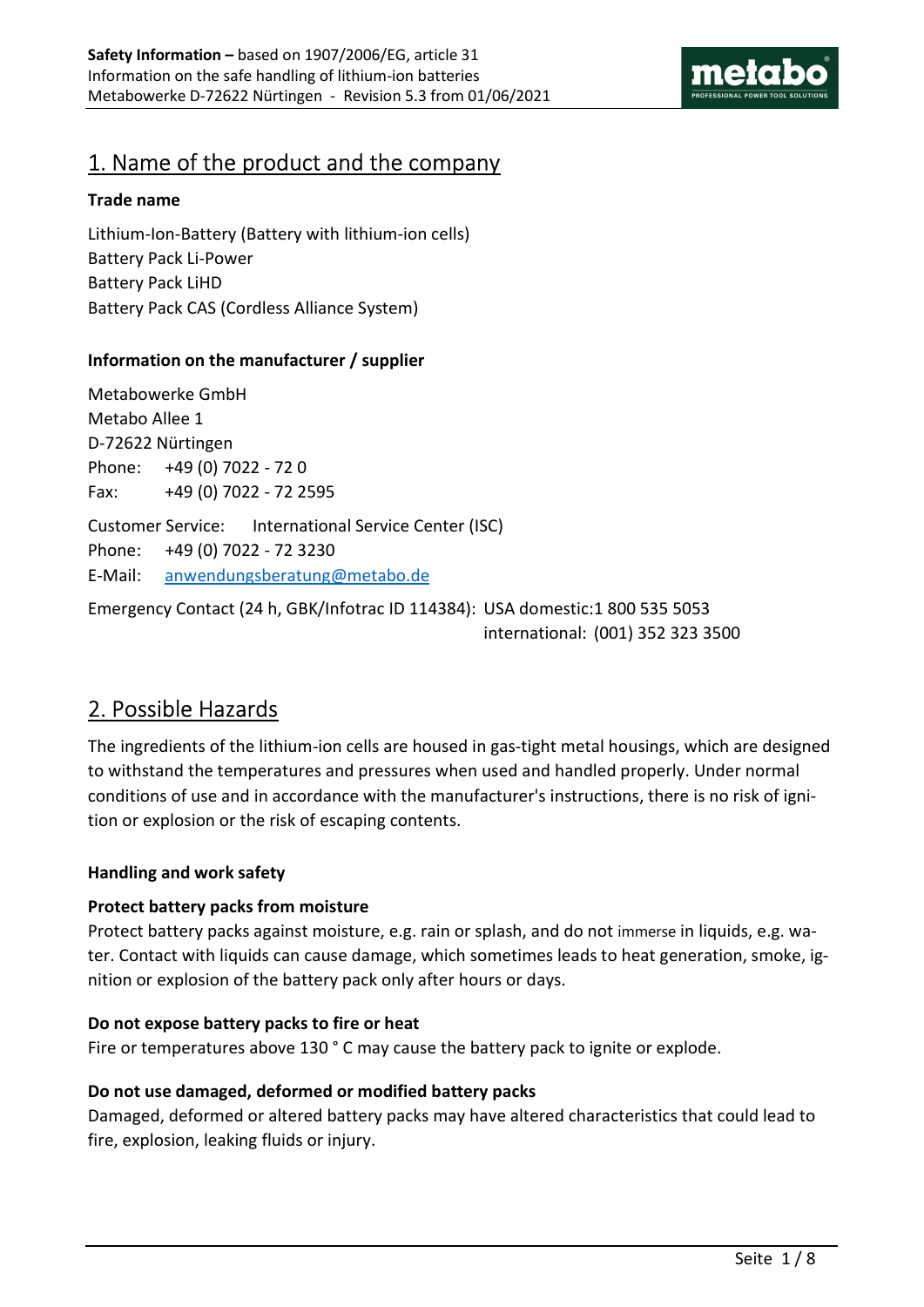

### Defective battery packs can leak flammable liquid

Incorrect use or defective battery packs may cause a slightly acidic, flammable liquid to escape. Avoid contact with this liquid. In case of contact with skin, rinse with water. If the fluid gets into your eyes, rinse with clear water and seek medical attention immediately. Leaking battery fluid may cause skin irritation or burns.

### Do not open or disassemble battery packs

Opening or disassembling the battery pack may modify or disable built-in safety and protection measures. This can lead to heat development, smoke, combustion or explosion of the battery pack.

### Only charge battery packs in chargers of the approved battery system

Only charge battery packs in chargers recommended and approved by the manufacturer for the type of battery pack. There is a risk of fire and explosion when charging battery packs on non-recommended chargers. There is also a risk of fire and explosion if non-original equipment batteries are charged on Metabo chargers.

### Do not use faulty or defective battery packs

Do not use defective battery packs. Battery packs that show abnormal properties such as abnormal heating or poor power output, show signs of odor, heat, discoloration or thermal deformation should not be used. The use of defective or faulty battery packs can cause fire and explosion.

### Storage and keeping of battery packs

Short circuits can be caused by bridging the battery contacts with metal objects such as screws, nails, paper clips, keys or other electrically conductive objects. Short circuits can cause burns or fires. Even discharged battery packs can still cause short circuits because they still have a residual charge to protect against a deep discharge. To avoid accidental and unwanted short circuits, insulate the battery contacts of battery packs outside the machine with a protective cap from the scope of delivery or adhesive tape.

### Shock, impact and the penetration of objects are to be avoided for battery packs.

Battery packs should not be exposed to large external forces such as shocks or blows, and foreign objects should be prevented from entering. This can lead to leakage, heat, smoke, ignition or explosion.

## 3. Composition / information on ingredients

## Characterization

The battery pack contains rechargeable lithium-ion cells. These contain a positive electrode (cathode), a negative electrode (anode), and an electrolyte consisting of salts and solutions.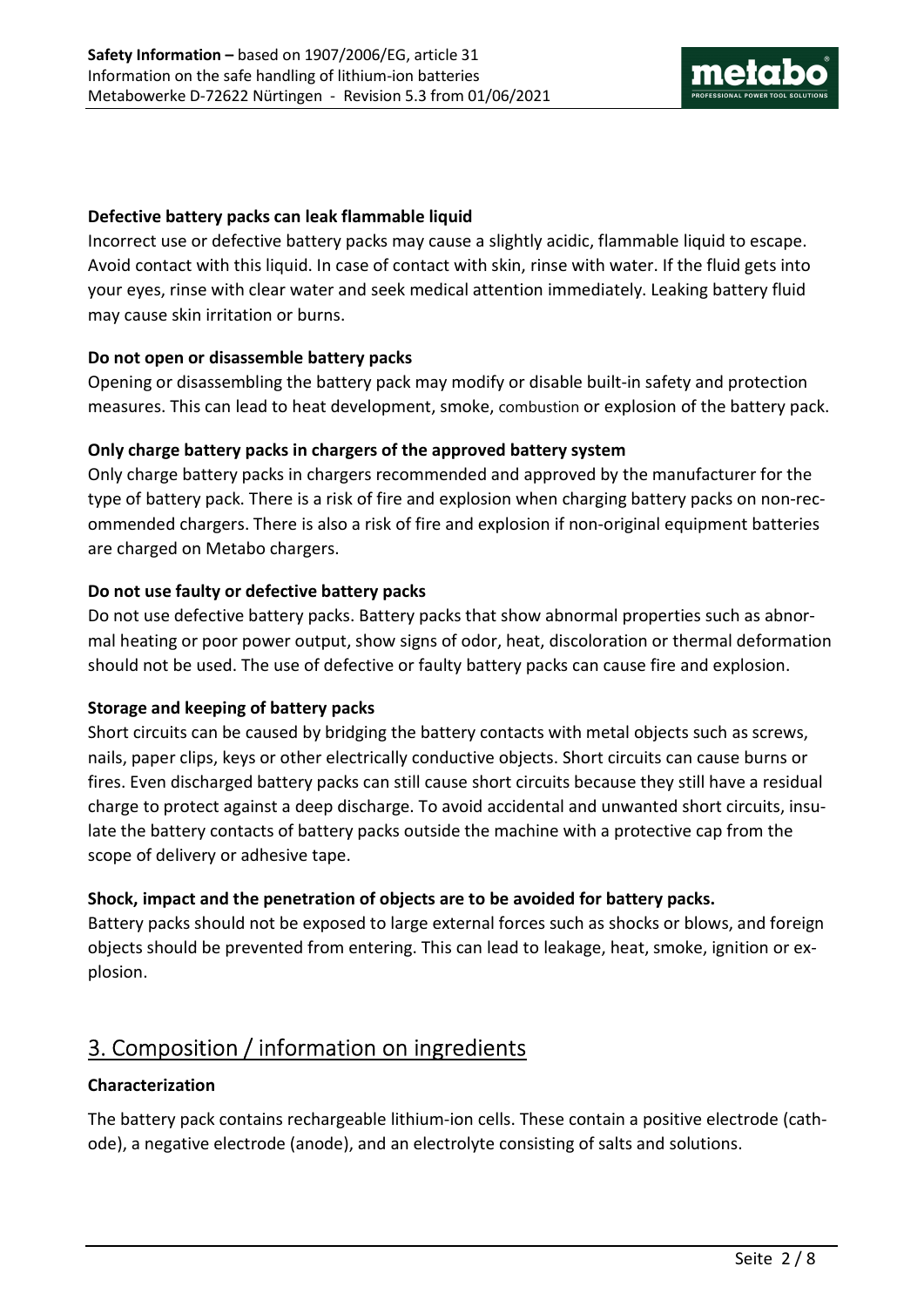

Contact with these substances is excluded under normal conditions of use.

|                      | Chemical substance       | CAS number    |
|----------------------|--------------------------|---------------|
| Electrolyte salt     | Lithiumhexafluorphosphat | 21324-40-3    |
| Electrolyte solvents | Ethylene carbonate       | $96 - 49 - 1$ |
|                      | Ethyl methyl carbonate   | 623-53-0      |
|                      | Methyl ethyl             | 623-53-0      |
|                      | Carbonate                | 616-38-6      |
|                      | Diethyl carbonate        | 114435-02-8   |
| Kathode              | Li-, Ni-, Co-, Al-oxide  | 177997-13-6   |
|                      | Li-, Ni-, Mn-, Co-Oxid   | 346417-97-8   |
|                      | Polyvinylidene fluoride  | 24937-79-9    |
| Anode                | Carbon                   | 7782-42-5     |
|                      | Silicon                  | 7440-21-3     |
|                      | Silicon monoxide         | 10097-28-6    |
| Aluminium foil       | Aluminium                | 7429-90-5     |
| Copper foil          | Copper                   | 7440-50-8     |

## 4. First aid measures

### Description of first aid measures

The product contains an organic electrolyte. If the electrolyte escapes from the battery pack or ignites, the following measures must be taken:

## Inhalation (respiratory system)

Remove the affected person and expose to fresh air, if necessary use artificial respiration. If necessary, seek medical help.

In case of intensive smoke, leave room, ventilate sufficiently if possible.

## Flush eyes (contact)

Flush eyes with open eyelid for several minutes with plenty of water. Remove contact lenses if possible. Get medical attention immediately.

## Skin (contact and burns)

Remove contaminated clothing on contact with the electrolyte, wash skin with plenty of soap and water, or take a shower. Burns are to be treated accordingly. Medical assistance should be sought.

### Swallow

First rinse mouth with plenty of water and then drink plenty of water. Do not induce vomiting. Get medical attention immediately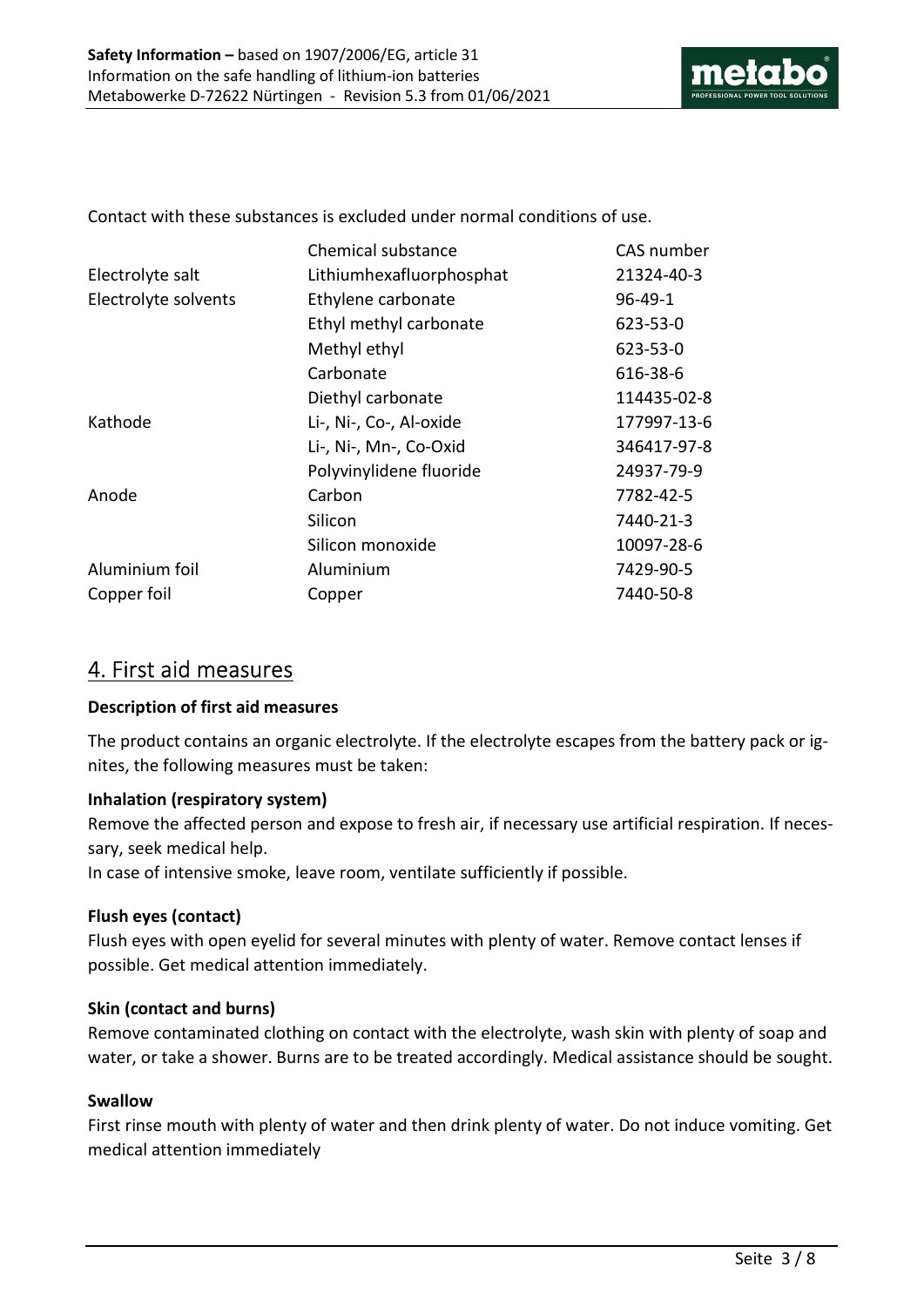

# 5. Firefighting

Fires of lithium-ion batteries can always be combated with water. There are no special extinguishing agents required. Ambient fires of the battery packs are to be combated with conventional extinguishing agents. The fire of a battery pack cannot be considered separately from the surrounding fire.

The cooling effect of water inhibits the spread of fire to battery cells that have not yet reached the critical temperature for combustion ("thermal runaway"). For a burning battery, use plenty of water until the flames are extinguished and then immerse it in water.

Immerse a battery with signs of severe overheating in a sufficiently large, stable container filled with water. There is a risk that the overheated battery pack will vent, explode or that flames will emerge. Therefore avoid direct contact with the battery pack. For handling, use for example a long-stemmed shovel and suitable personal protective equipment to protect face, hands and body.

Reduce the fire load in the vicinity, separate larger quantities of battery packs and transport them out of the danger zone. Keep critical battery packs at least 24 hours and at least 15 feet away from flammable objects.

# 6. Accidental release measures

It is necessary to use personal protective equipment appropriate for the situation (suitable protective gloves, protective clothing, face protection, respiratory protection)

If the battery housing is damaged, electrolyte may leak out. Battery packs should be placed in an airtight, non-combustible container filled with dry sand, chalk powder (CaCO<sub>3</sub>) or vermiculite. That way, leaking chemicals are absorbed.

When storing damaged Li-ion batteries, it should be noted that even after days a thermal reaction can take place. Therefore, store in a safe place (for example, in a metal box with sand bed without combustible materials in the area).

Traces of electrolyte can be absorbed with dry household paper. Avoid direct skin contact by wearing suitable protective gloves. If skin contact occurs rinse with plenty of water.

# 7. Handling and storage

## Handling

No special protective equipment is required to handle Li-ion batteries. Attention should be paid to the warnings on the battery housing and the safety instructions in the operating instructions. Use only the recommended original Li-ion batteries and chargers.

## Storage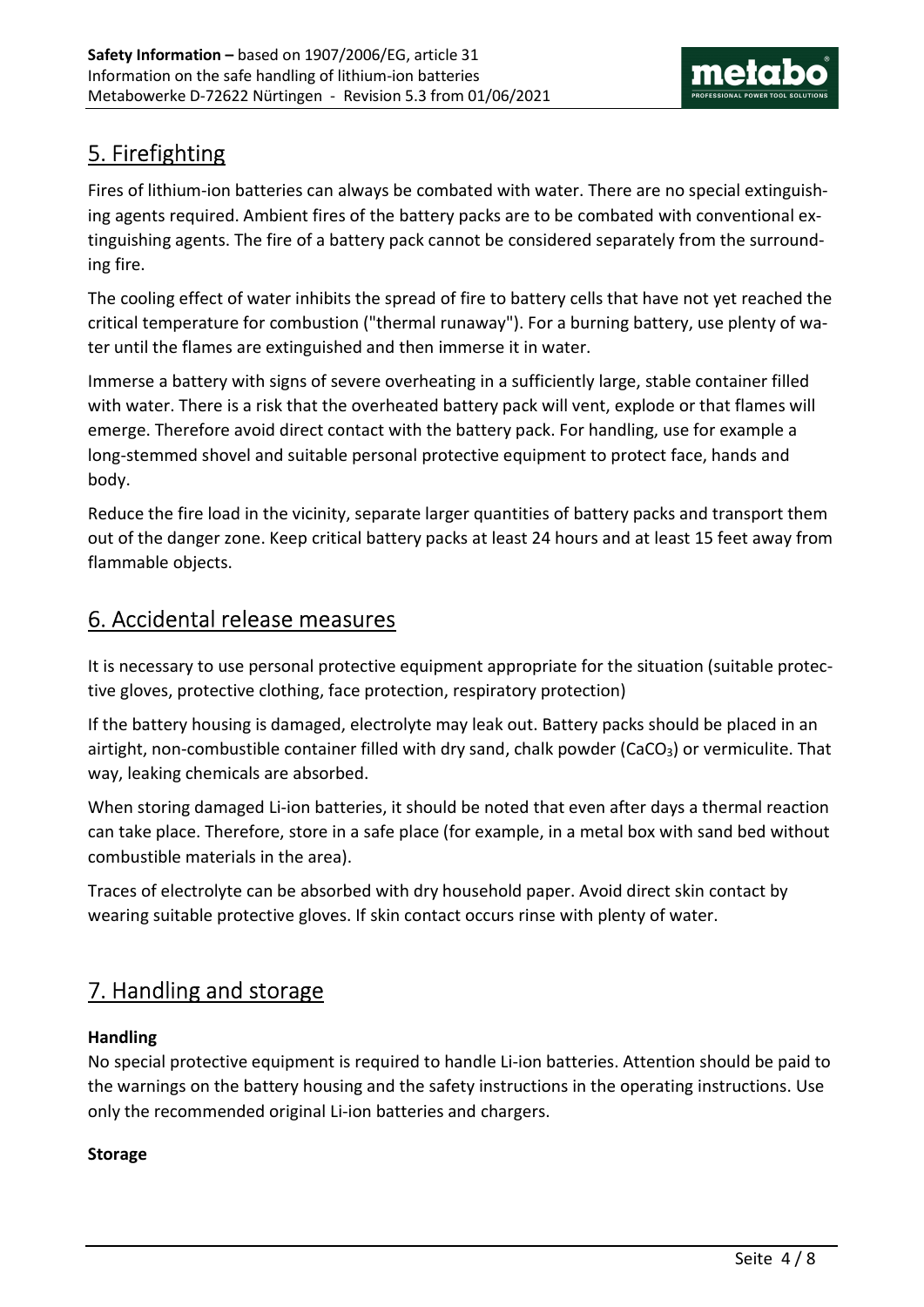

Li-ion batteries should preferably be stored at room temperature and dry. Large temperature fluctuations outside the recommended temperature range of 0 - 30 °C should be avoided. Observe the information on storage and transport in the operating instructions.

Storage of larger quantities of Li-ion batteries should be in consultation with local authorities, fire brigades and insurers.

# 8. Exposure controls / personal protection

Lithium ion batteries are products from which no substances are released under normal and reasonably foreseeable conditions of use. Accordingly, no action or personal protective equipment is required for normal and intended use.

## 9. Physical and chemical properties

Compact battery pack with plastic coating and connection contacts.

# 10. Stability and Reactivity

When exceeding an upper temperature limit of 130 °C, there is a risk of bursting of the battery packs. Above approx. 100 °C, pressure relief valves of the cells can respond.

The permissible charging temperature is between 0 °C and 50 °C. Exceeding a storage temperature of 60 ° C can lead to accelerated aging and premature loss of function.

## 11. Toxicological information

With proper handling and compliance with the generally applicable hygiene and safety regulations, no health damage has been reported so far.

## 12. Environmental information

Proper handling will not cause any negative environmental impact.

# 13. Disposal considerations

The crossed-out wheeled bin symbol indicates that battery packs in the European Economic Area (EEA) may not be disposed of with household waste, but must be collected separately.

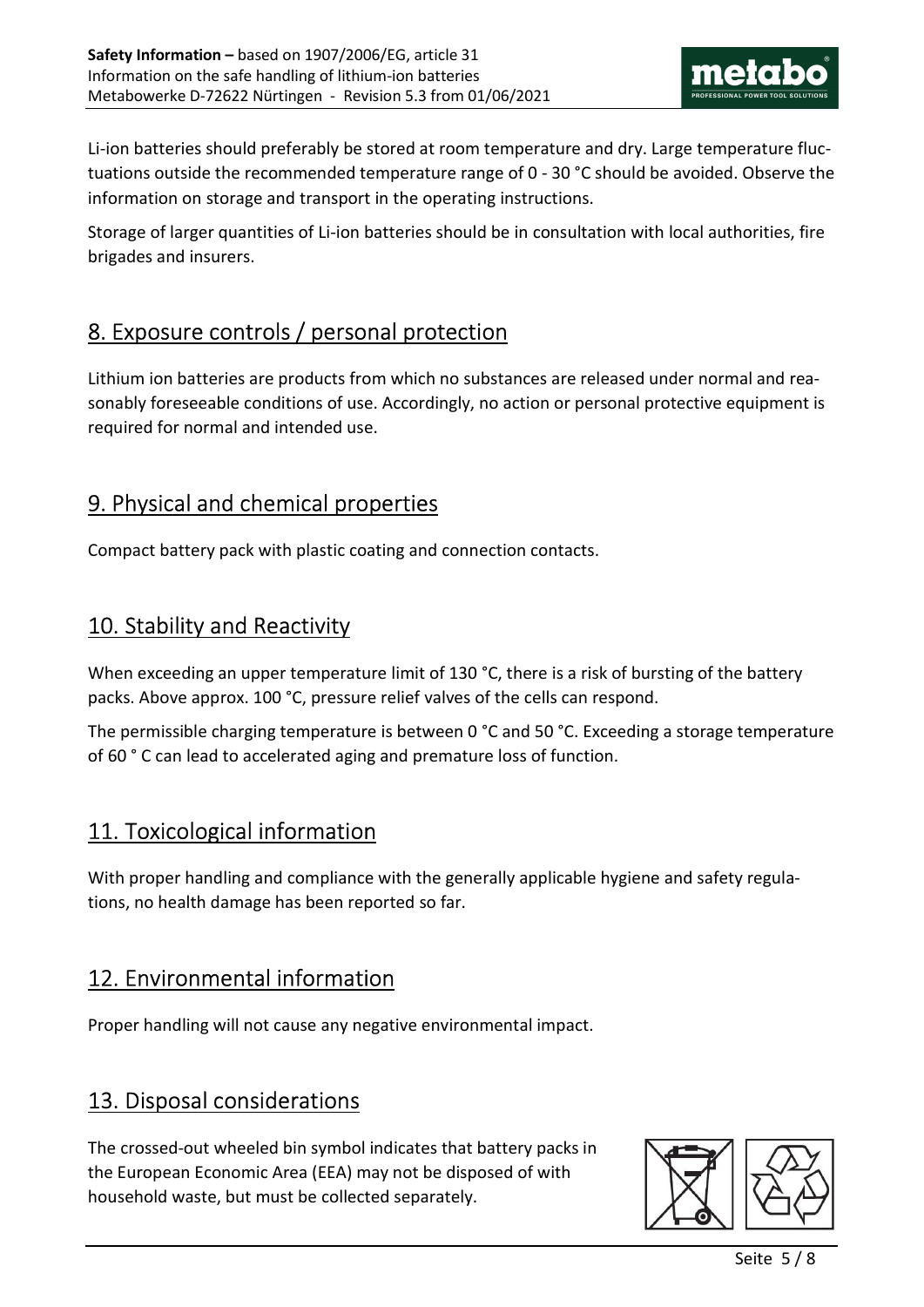

If possible, fully discharge used battery packs in the application and return them free of charge to the specialist dealer or a point of sale or hand them over to a corresponding public collection point. Observe the environmental regulations applicable in your area.

To prevent short circuits and the associated overheating, lithium-ion batteries should never be stored or transported unprotected in bulk. The battery must be returned secured against short circuit. Appropriate measures against short circuits are i.g.:

- Inserting the battery packs in their original packaging or in a plastic bag
- Covering poles and contacts with protective cap or insulating adhesive tape.
- Embedding the battery packs in dry sand

## 14. Transport information

The commercial transport of lithium-ion batteries is subject to the Dangerous Goods Act. Transport preparations and transport must be carried out exclusively by suitably trained personnel or the process must be supervised by appropriate experts or qualified companies.

### Classification and transport regulations

Lithium batteries are subject to the following dangerous goods regulations and exceptions, as amended in its current version:

- UN 3480: Lithium-ion batteries
- UN 3481: Lithium-ion batteries in equipment

 (i.e. plugged into the battery-operated product) or Lithium ion batteries packed with equipment

For transport, the currently applicable regulations for the various modes of transport apply:

- Road transport in Europe: ADR
- Rail transport in Europe: RID
- Inland waterway transport in Europe: ADN
- Air transport worldwide: ICAO-TI / IATADGR
- Maritime transport worldwide: IMDG Code

| ADR, RID:         | Special provision: SV188, SV230, SV376, SV377, SV636 (b)<br>Packing instructions: P903, P908, P909<br>Transport category II, tunnel category E |
|-------------------|------------------------------------------------------------------------------------------------------------------------------------------------|
| <b>IMDG Code:</b> | Special provision: SV188, SV230, SV 376, SV377, SV636b<br>Packing instructions: P903, P908, P909<br>$EmS: F-A, S-I$<br>Stowage category A      |
|                   | ICAO, IATA-DGR. Special provision: A88, A99, A154, A164, A183<br>Part IA, IB or II                                                             |

Packing instructions: PI965, PI966, PI967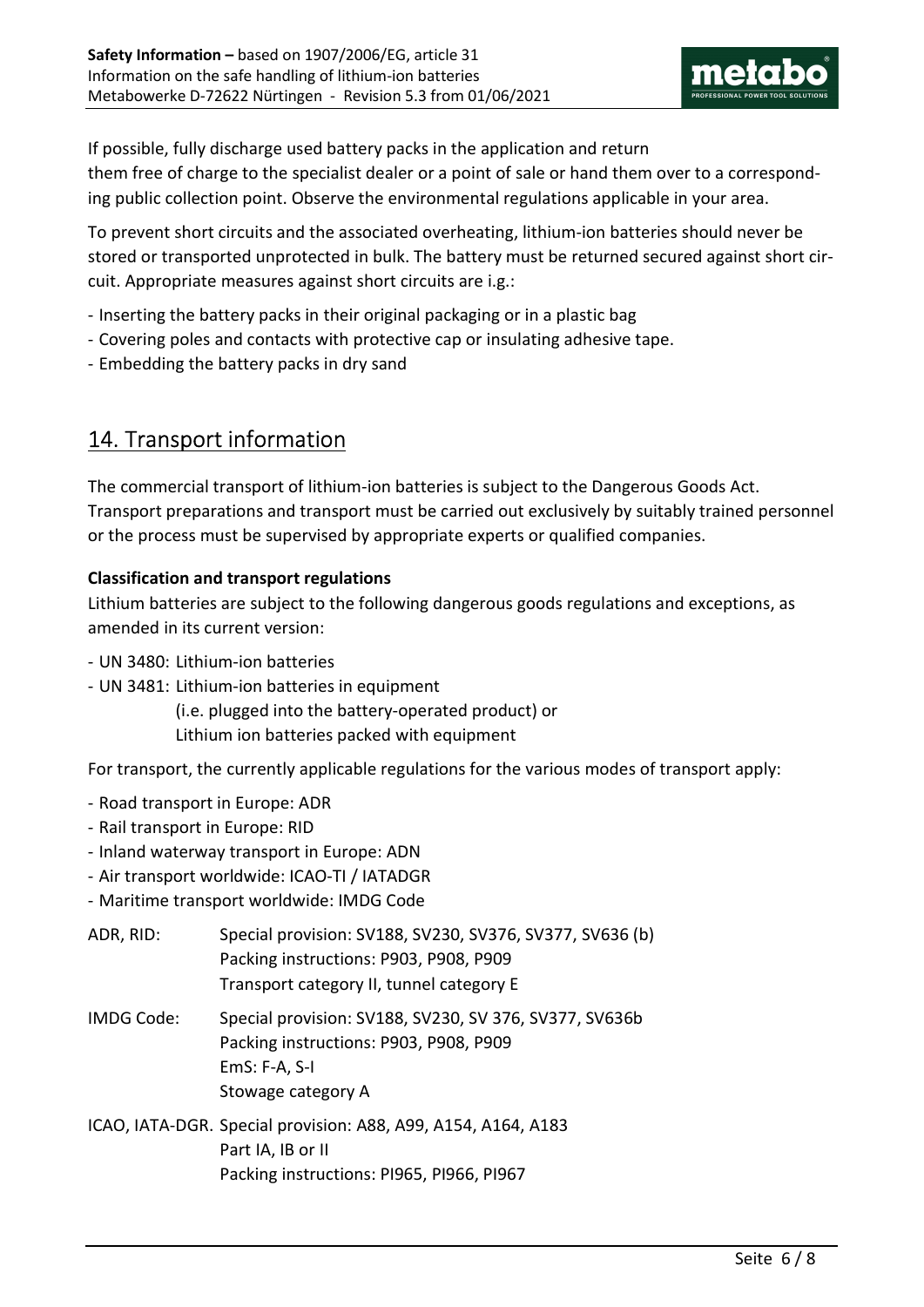

For other countries, the relevant transport regulations for road, rail and inland waterway transport can be obtained from the competent authorities.

### All modes of transport

Defective or damaged battery packs are subject to stricter regulations, up to and including the complete ban on transport. The transport ban applies to the mode of transport air (IATA special provision A154).

Transportation of used but not damaged battery packs must be according to corresponding special regulations.

Waste batteries and accumulators that are sent for recycling or disposal are prohibited in air traffic (IATA Special Provision A 183).

Exceptions are to be approved in advance by the competent national authority of the country of departure and the state of the air carrier.

### Transportation by private individuals

Individuals are exempted from the transport regulations in the legal area of ADR. However, the following criteria must be met:

- The goods are intended for personal or domestic use or for leisure or sports.
- The goods are packed in retail packaging.
- The cargo is sufficiently secured.

The transport in the aircraft as hand luggage or as checked baggage is to be agreed with the selected airline. There are differing regulations.

### Transport by traders

For traders, in the legal area of ADR for lithium-ion batteries with an energy content of more than 100 Wh, the exemption rules in 1.1.3.6 ADR ("1000-point regulation") apply. Up to a battery weight of 333 kg is therefore not a mandatory transport, i.e. no orange warning signs are required on the vehicle and the vehicle has to carry a 2 kg ABC powder fire extinguisher.

There are far-reaching exemption regulations for take-home use (at the customer) in the legal area of ADR, the so-called craftsman regulation. Recommended:

- Safe and stable packaging (original packaging).
- Labelling according to ADR (original packaging).
- The cargo is sufficiently secured.
- Instruction of the employees who carry out the transport.

There are no additional requirements for lithium-ion batteries with a maximum energy content of 100 Wh. Nevertheless, it is recommended:

- Safe and stable packaging (original packaging).
- The cargo is sufficiently secured.

Supply trips are not free.